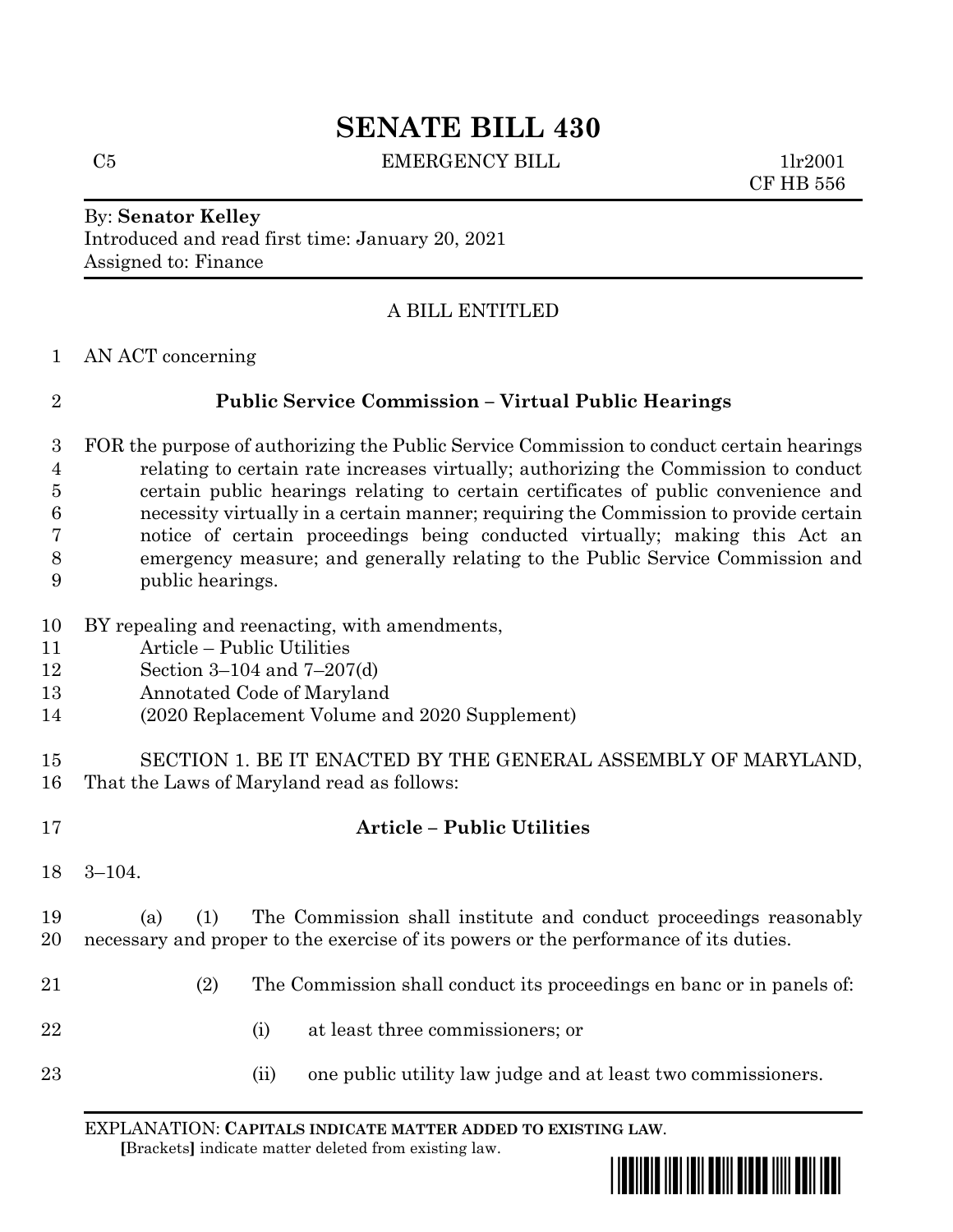**SENATE BILL 430**

 (3) A quorum consists of a majority of the Commission or a majority of a panel. (b) (1) The Commission, a commissioner, or a public utility law judge may conduct hearings, examine witnesses, administer oaths, and perform any other acts necessary to the conduct of proceedings. (2) The Executive Secretary of the Commission may administer oaths. (3) Each record of a proceeding of the Commission is a public record. (c) To the extent necessary to receive public comment for each application for a rate increase, the Commission shall hold a hearing at a convenient location and time during evening hours**: (1) IN PERSON** in the service area affected**; OR (2) VIRTUALLY, WITH APPROPRIATE NOTICE PROVIDED SO THAT PERSONS IN THE SERVICE AREA AFFECTED MAY PARTICIPATE IN THE HEARING**. (d) (1) The Commission may delegate to a commissioner or to a public utility law judge the authority to conduct a proceeding that is within the Commission's jurisdiction. (2) In a delegated proceeding, the commissioner or public utility law judge shall: (i) conduct the hearing and any other proceeding that the commissioner or public utility law judge considers necessary; and (ii) file with the Commission, and simultaneously serve on all parties, a proposed order and findings of fact. 23 (3) The proposed order shall become final unless appealed as provided in § 3–113(d) of this subtitle. (e) (1) This subsection applies unless, after considering any staff recommendation as to the extent of staff participation, the Commission determines that the public interest would not be served by staff participation. (2) In each matter before the Commission, the staff of the Commission shall: (i) analyze the data submitted to the Commission;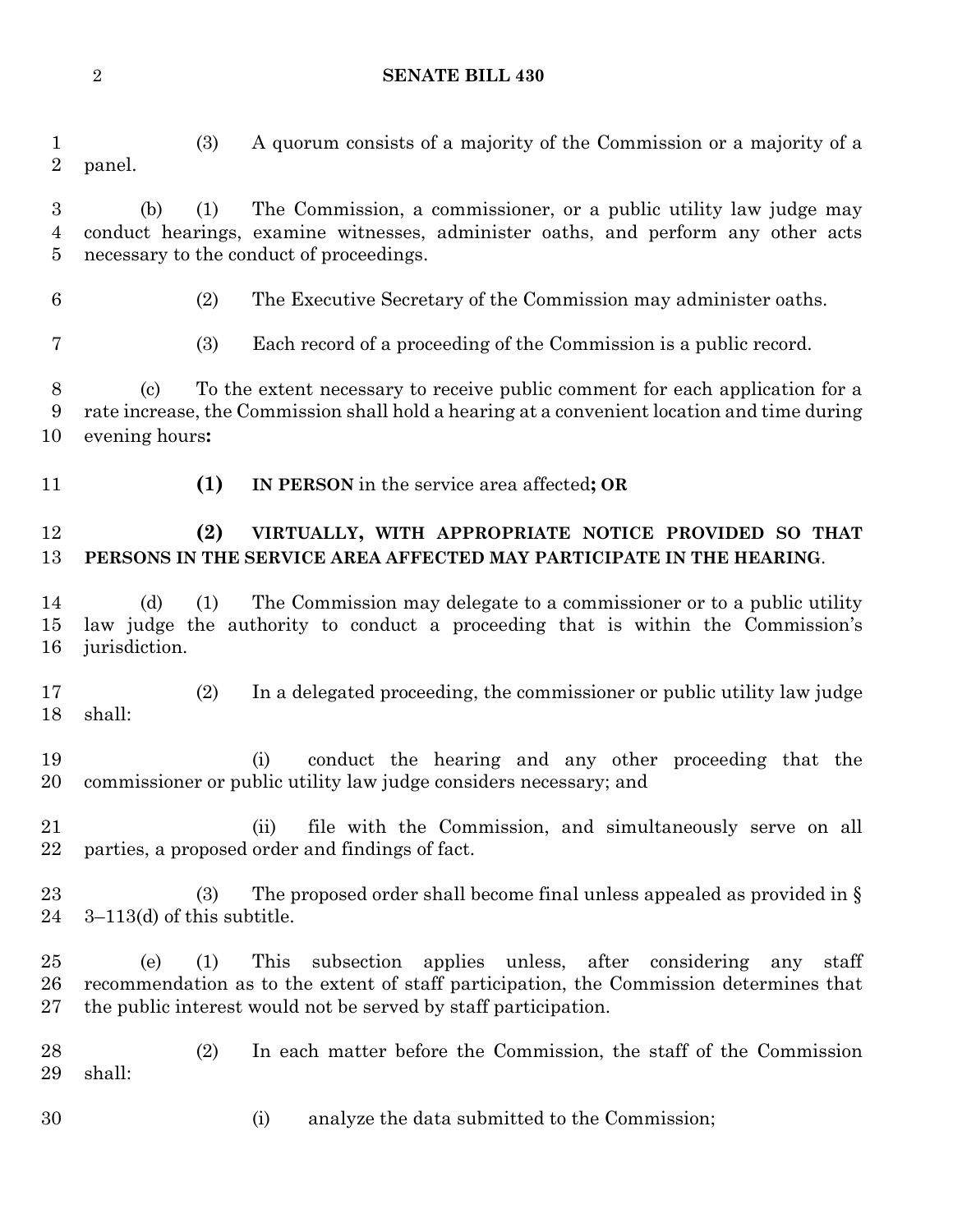#### **SENATE BILL 430** 3

 (ii) prepare a staff position based on that analysis; and (iii) make an evidentiary presentation setting forth the staff's analysis of the issues and its recommendations. (3) In making analyses and recommendations, the staff is: (i) governed by the criteria in § 2–113 of this article; and (ii) a party and has the rights of a party to the proceeding, including the rights specified in § 3–107 of this subtitle. (4) The staff shall present direct and redirect cases of its own, cross–examine, submit briefs, and engage in oral argument as the staff considers necessary to ensure that the Commission has a complete record on all relevant issues in a particular case. 7–207. (d) (1) **(I)** The Commission shall provide an opportunity for public comment and hold a public hearing on the application for a certificate of public convenience and necessity in each county and municipal corporation in which any portion of the construction of a generating station, an overhead transmission line designed to carry a voltage in excess of 69,000 volts, or a qualified generator lead line is proposed to be located. **(II) THE COMMISSION MAY HOLD THE PUBLIC HEARING VIRTUALLY RATHER THAN IN PERSON IF THE COMMISSION PROVIDES A COMPARABLE OPPORTUNITY FOR PUBLIC COMMENT AND PARTICIPATION IN THE HEARING.** (2) The Commission shall hold the public hearing jointly with the governing body of the county or municipal corporation in which any portion of the construction of the generating station, overhead transmission line, or qualified generator lead line is proposed to be located, unless the governing body declines to participate in the hearing. (3) (i) Once in each of the 4 successive weeks immediately before the hearing date, the Commission shall provide weekly notice of the public hearing and an opportunity for public comment: 1. by advertisement in a newspaper of general circulation in the county or municipal corporation affected by the application; 2. on two types of social media; and 3. on the Commission's website.